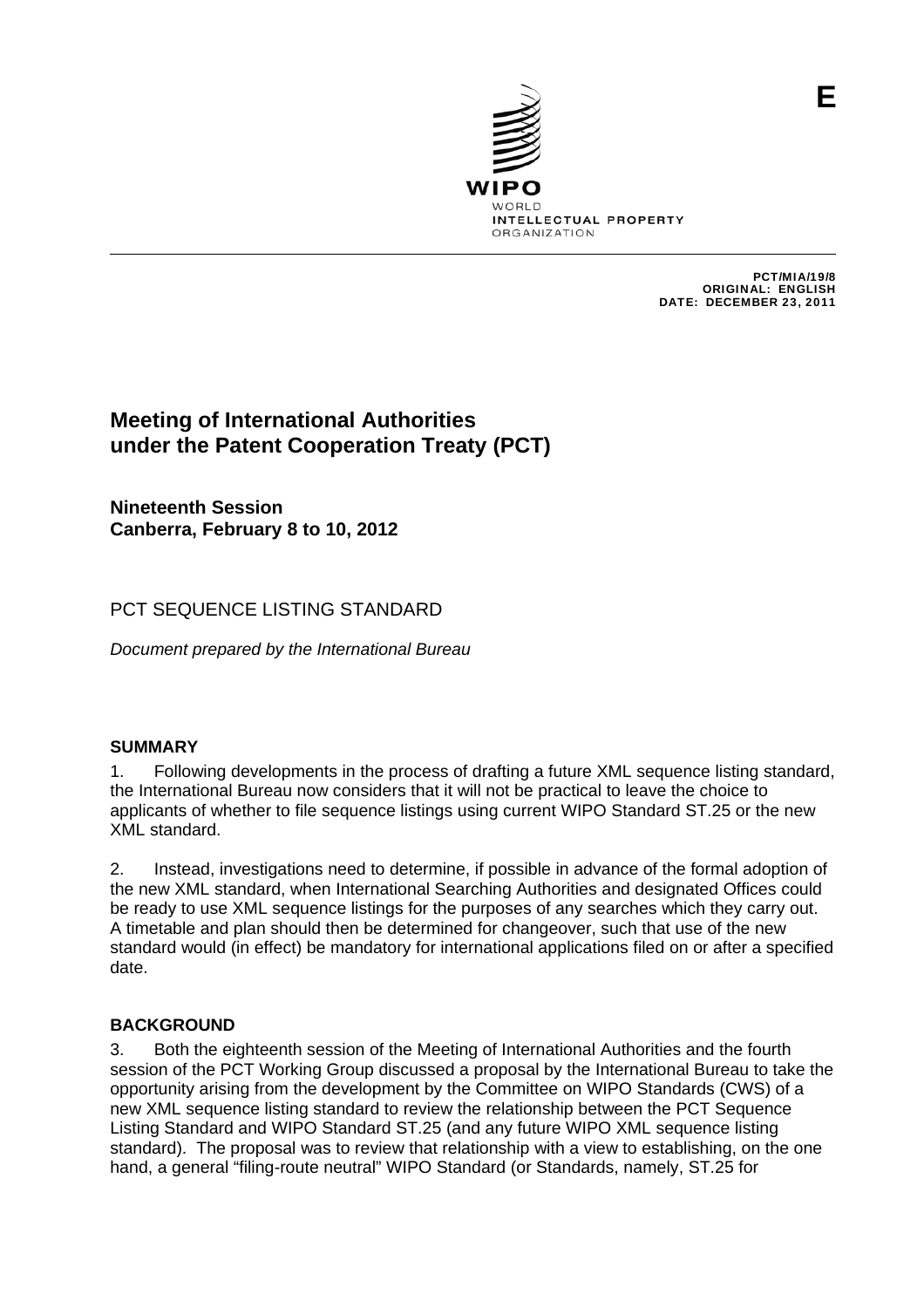sequence listings in text format and a proposed new standard ST.26 for sequence listings in XML) on the presentation of sequence listings in national, regional and international applications and, on the other hand, modifying Annex C of the PCT Administrative Instructions so that they only deal with PCT-specific issues related to the filing and processing of international applications containing sequence listings (see document PCT/MIA/18/13 and the report of the session of the eighteenth session of the Meeting of International Authorities, document PCT/MIA/18/16, paragraphs 88 to 92; see also document PCT/WG/4/9 and the report of the fourth session of the PCT Working Group, document PCT/WG/4/17, paragraphs 180 to 188).

4. To illustrate the proposal, the Annex to document PCT/WG/4/9 contained a preliminary draft of a modified Annex C of the PCT Administrative Instructions, dealing only with PCT specific issues while otherwise referring to "filing-route neutral" WIPO Standards ST.25 (text format) and ST.26 (XML). Under Annex C as proposed to be modified, the applicant would have had the option, at his choice, to file a sequence listing either in compliance with current WIPO Standard ST.25 or in compliance with new WIPO Standard ST.26; a software tool (such as BISSAP, developed by the European Patent Office for the preparation and processing of sequence listings, or any equivalent tool which may be developed by other Offices or commercial vendors) would then convert the sequence listing, no matter in which format (ST.25 text format or ST.26 XML format) it had been prepared and filed, into whatever format was acceptable to the competent International Authority and the designated/elected Offices concerned.

5. This proposal was based on the assumption that the move into the XML environment would not affect the requirements as to contents and structure of a sequence listing filed in XML. That is, the assumption was that new WIPO Standard ST.26 would only differ from the current WIPO Standard ST.25 in matters of essentially presentation, representing the same data as XML instead of by simple groupings of characters, but that ST.26 would not include any new functionality which could not be represented in ST.25. Consequently, it should have always been possible to take a listing initially provided in ST.26 format and to represent it in ST.25 format (and *vice-versa*). However, this assumption no longer appears correct.

#### **CURRENT STATE OF DEVELOPMENT OF NEW STANDARD**

6. At the time of writing the present document, work by the CWS Task Force was still ongoing. However, comments on the latest draft of the proposed new WIPO Standard ST.26, posted on the Task Force wiki on November 18, 2011, show that the Task Force has not limited its work to only defining a way of representing in XML the information which is currently provided in ST.25 format, but rather has taken the opportunity to modify and improve the Standard such that it will be possible to represent aspects of sequences which cannot be represented according to ST.25.

7. If adopted, this would in essence create a new Standard which would be substantively different from the existing WIPO Standard ST.25. It might be possible to reliably convert the substantive parts of ST.25 listings into the proposed ST.26 format, but ST.26 listings which took advantage of the new features could not be converted into ST.25 format.

8. Apart from the substantive aspects of the sequence listings which can be represented, there also would appear to be differences in the bibliographic information which is expected to be presented as part of the listing, such that in this respect it may not even be possible to convert from ST.25 to the proposed ST.26 format without leaving gaps in the information. This might cause problems relating to added subject matter in some jurisdictions if a conversion from one format to the other was required for the purposes of national phase processing.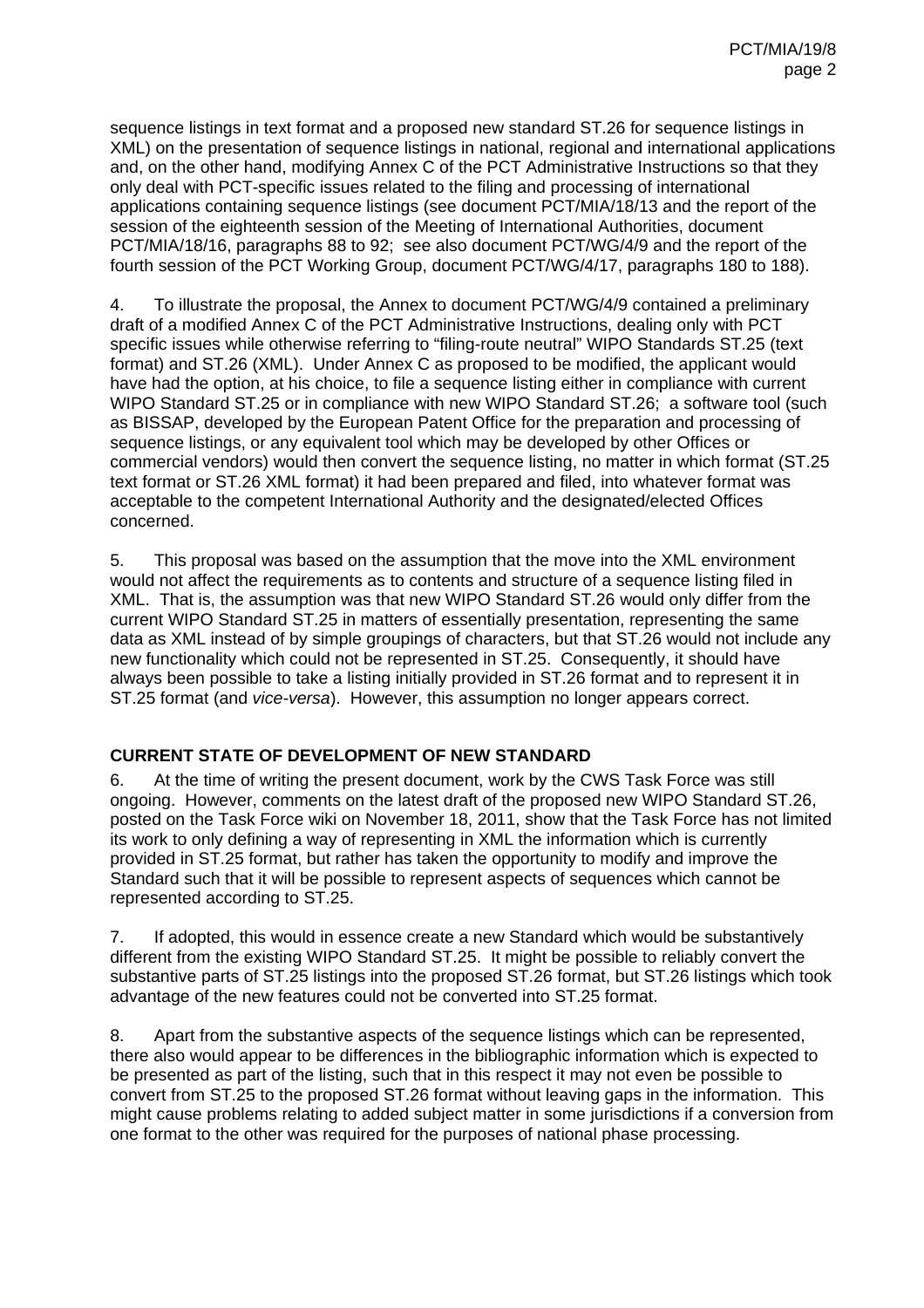9. Of course, it might be possible to revise WIPO Standard ST.25 so that it too could represent the new features and so as to more closely align the bibliographic information. However, noting that part of the intended benefit of proposed WIPO Standard ST.26 is its close alignment with industry standards for representing sequence listings so that more generic tools can be used with little or no conversion required, it would probably take as long for national Offices to prepare their systems to recognize the new features as to simply change to be able to use the ST.26 format.

10. Clearly, the new developments would have an impact on the International Bureau's original proposal referred to in paragraphs 1 and 2, above. It would make it impossible, as had been envisaged, to give the applicant the choice of using the ST.25 or ST.26 format and then for the International Bureau to prepare conversions for the benefit of International Searching Authorities or designated Offices whose searching systems were set up only to accept the other format. While this might work in some cases, there would be other international applications where the conversion would simply not work and it might be difficult or even impossible to prepare an alternative listing which adequately disclosed the invention without also adding subject matter.

#### **NEW PROPOSED WAY FORWARD**

11. Consequently, in order to maintain the goal of allowing the applicant to draw up a single sequence listing which is acceptable for the purposes of both international and national phase processing, it seems to be necessary to make a clean transition from current WIPO Standard ST.25 to new Standard ST.26. One possible way to do so would be to adopt new Standard ST.26 but to have it enter into force for PCT purposes only as of a particular date in the future, say, two or three years after its adoption, upon which all sequence listings would have to be filed in compliance with new Standard ST.26 and no longer with Standard ST.25, which (for PCT purposes) would cease to exist, save for the continued processing of international applications which had already been filed. The purpose of this transition period would be to give all International Authorities and designated/elected Offices sufficient time to prepare themselves to be able to receive and process sequence listings filed in compliance with the new Standard.

12. This approach should provide little difficulty for applicants, a large majority of whom use the same tool for preparing sequence listings (at present PatentIn, but in the process of being replaced by BISSAP, which currently supports both existing ST.25 and a draft version of ST.26, though of course other Offices or commercial vendors may wish to provide alternative tools). It would merely require them to know that, from a certain date, they would need to begin to use a different output option. Even for applicants who use alternative tools, with sufficient notice it is to be expected that those tools could be updated reliably. The essential question will therefore be from what date International Searching Authorities and those designated Offices which make searches of sequence listings in the national phase would be ready to use the new format.

13. The International Bureau therefore proposes to issue a Circular to all receiving Offices, International Searching Authorities and designated Offices, making reference to draft WIPO Standard ST.26 and providing links to sample sequence listings in ST.26 format, including both sequences which can be represented in ST.25 format and other sequences which make use of new features which are available only in the proposed new ST.26. The Circular would ask Offices which conduct searches on sequence listings to assess the new format and to provide an estimate of when they would be able to update their systems to receive, process and search sequence listings in a format similar to that defined in the draft Standard ST.26. It would also ask receiving Offices whether they would need to make any changes to their systems for receiving, processing and forwarding sequence listings to support the new format.